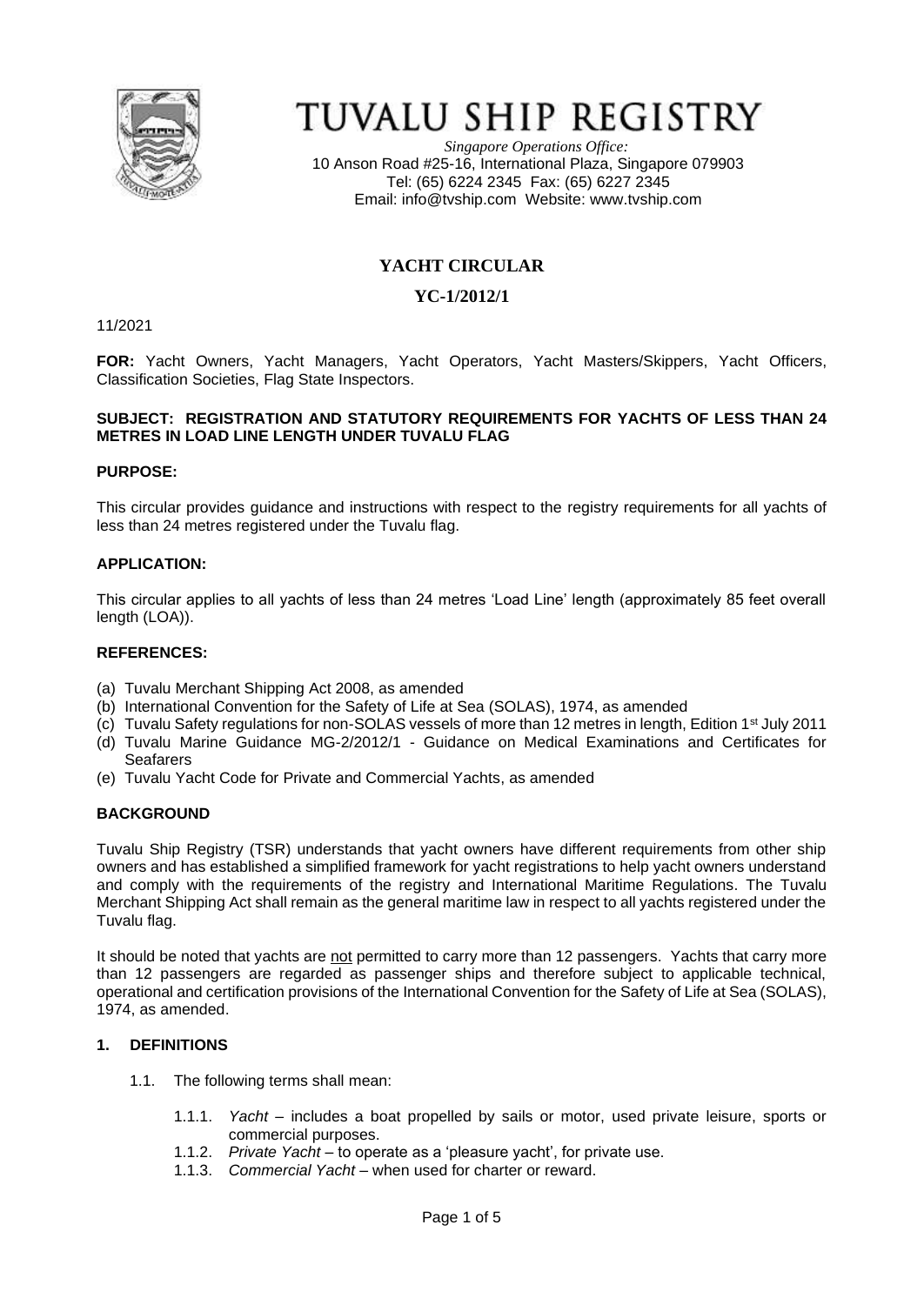- 1.1.4. *Dual Purpose Yacht –* to operate either as a pleasure / private yacht, or as a commercial yacht with dual certification to suit.
- 1.1.5. *TYC –* Tuvalu Yacht Code for Private and Commercial Yachts, as amended
- 1.2. *Passengers* shall be defined in accordance to SOLAS Reg I/2 and the TYC.
- 1.3. *Persons* shall include passengers, master / skipper, crew, or anyone employed or engaged in any capacity on board a yacht, as further described in the TYC.

#### **2. OWNERSHIP AND REGISTRY CERTIFICATION**

- 2.1. Any yachts that are seaworthy, well managed, and comply with the requirements of the TYC are eligible to be registered under TSR.
- 2.2. A Yacht may be owned by:
	- 2.2.1. A citizen of Tuvalu;
	- 2.2.2. A legal entity incorporated under the laws of Tuvalu;
	- 2.2.3. A foreign owner; or
	- 2.2.4. A legal entity incorporated under the laws of a foreign country
- 2.3. All yachts on acceptance by TSR will be issued with a Provisional Certificate of Registry for yachts valid for 6 months. Upon conversion to permanent registration status, the yacht will be issued with a Certificate of Registry (Yacht) valid for 12 months or 36 months from the date of issue of the Provisional Certificate.
- 2.4. All yachts will be provided with a Call Sign and a Maritime Mobile Service Identity (MMSI) number.
- 2.5. Every Tuvalu flagged yacht shall have her name marked upon the stern. The Port of Registry "FUNAFUTI" must be marked immediately below the name of the yacht upon the stern.
- 2.6. Please refer to Tuvalu Registry Circular RC-8/2012/1 for registration procedures.

#### **3. USE OF YACHT – PRIVATE / COMMERCIAL / DUAL PURPOSE**

- 3.1. During the initial registration of the yacht, the applicant shall declare whether the yacht will be designated for "Private", "Commercial" or "Dual Purpose" use. This declaration shall be made on the application form for Registration of Yachts (Form Y1).
- 3.2. The yacht owner / manager / master / skipper should notify TSR [\(support@tvship.com\)](mailto:support@tvship.com) by email at least 24 hours before any change in the use of the yacht by completing a Declaration of Private/Commercial use (Form Y3) every time the usage of the yacht is changed.
- 3.3. The original Form Y3 is to be kept on board with all changes in the use of the yacht recorded in the Official Log Book with an entry asf:

*"At the Date/Time/Place, [NAME OF YACHT] commenced Private / Commercial / Dual Purpose use and a Declaration has been received and acknowledged by the Yacht Fleet Manager or the Registry."*

3.4. All yachts will need to comply with the requirements of statutory surveys and certification as described in the TYC. Take note that yachts in "Dual Purpose" are required to comply with the requirements for "Commercial Yachts" at all times during navigation, even when in private use.

#### **4. MANNING REQUIREMENTS AND CREW COMPETENCIES**

4.1. It is the responsibility of the yacht owner / manager to ensure that the master / skipper hold the relevant experience and suitable valid qualifications to operate the yacht taking into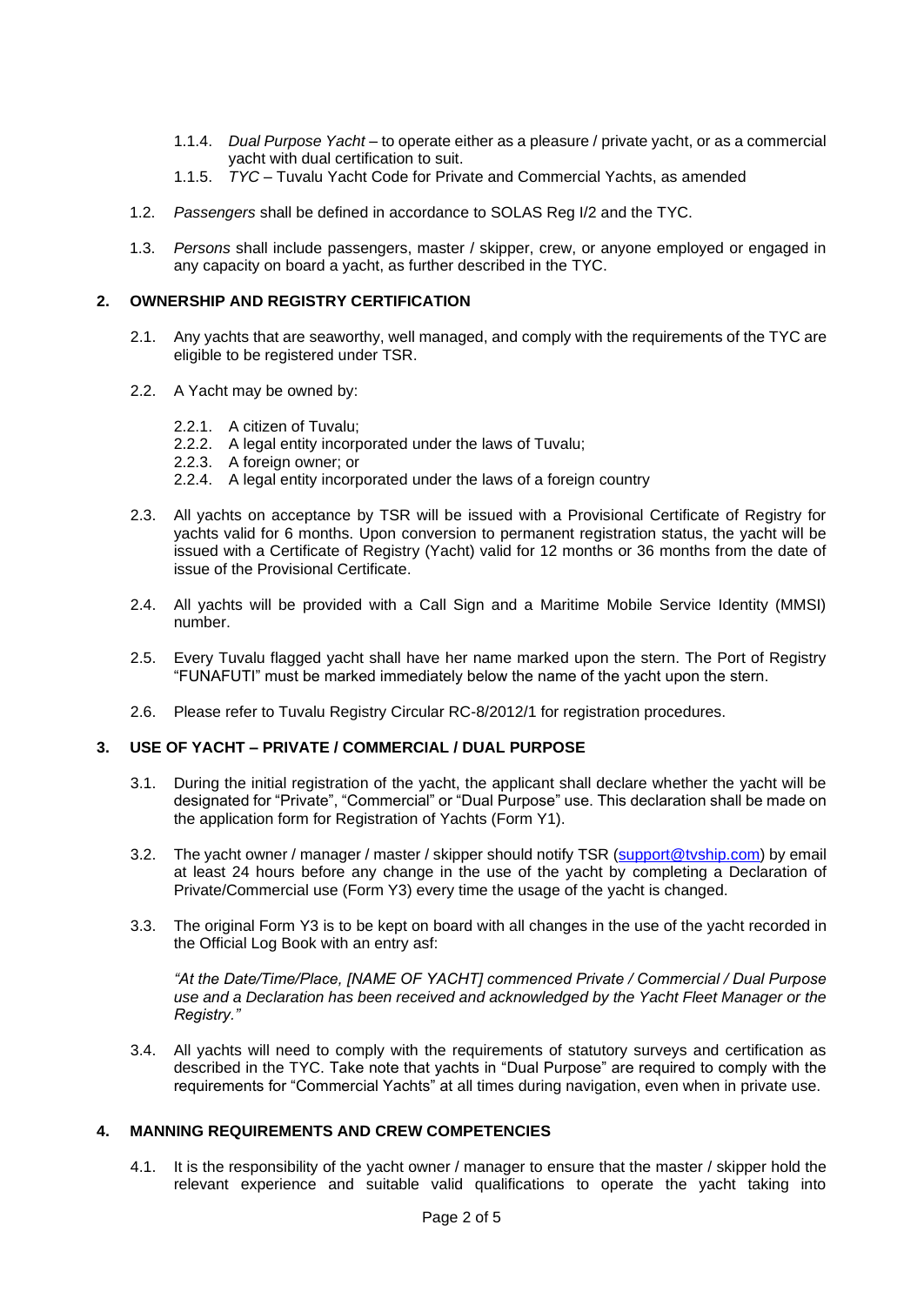consideration its type and size, machinery on board, and conditions in which the yacht is usually engaged in. The yacht owner / manager should also ensure that there are sufficient crew on board taking into consideration the type and duration of voyage/excursion being undertaken.

- 4.2. Yachts less than 24m are not required to carry a Minimum Safe Manning Certificate (MSMC). However, a voluntary MSMC may be issued at an applicable fee through the use of Form Y2 or online.
- 4.3. All crew employed on board the yacht should be medically fit and hold a valid medical fitness certificate issued by a competent authority – please refer to Tuvalu Marine Guidance MG-2/2012/1.
- 4.4. All crew employed on board the yacht should have completed the basic STCW courses listed below:
	- Personal Survival Techniques
	- **Fire Prevention and Fire Fighting**
	- **Elementary First Aid**
	- **Personal Safety and Social Responsibility**
	- Proficiency in Security Awareness
- 4.5. At least 1 officer/crew must hold the relevant Radio Operator qualification appropriate to the radio equipment on board.
- 4.6. Yacht owners / managers should refer to ANNEX I for the required competency of officers and crew.
- 4.7. Yachts operating in near coastal areas from ports outside of Tuvalu are required to comply with the manning requirements of that Coastal State.
- 4.8. All Officers working on "Commercial" or "Dual Purpose" use yachts are required to hold crew endorsements issued by TSR in accordance with Regulation I/10 of the STCW, as amended. Please refer to Tuvalu Registry Circular RC-5/2012/1. Officers on "Private Yacht" vessels may apply for crew endorsements voluntarily. Fees apply for the issuance of crew endorsements.

#### **5. SAFETY BRIEFING**

- 5.1. Before the commencement of any voyage, the master / skipper of all yachts regardless of use shall ensure that all persons on board are briefed, as a minimum, on the stowage and use of personal safety equipment such as lifejackets, thermal protective aids and lifebuoys, and the procedures to be followed in cases of emergency.
- 5.2. The master / skipper should also brief at least one other person who will be sailing on the voyage with regards to the following:
	- 5.2.1. Location of life rafts and the method of launching;
	- 5.2.2. Procedures for the recovery of a person from the sea;
	- 5.2.3. Location and use of pyrotechnics;
	- 5.2.4. Procedures and operation of radios carried on board;
	- 5.2.5. Location of navigation and other light switches;
	- 5.2.6. Location and use of firefighting equipment;
	- 5.2.7. Method of starting, stopping, and controlling the main engine; and
	- 5.2.8. Method of navigating to a suitable port of refuge.

#### **6. SURVEY REQUIREMENTS**

6.1. TSR authorises and delegates the functions of statutory surveys, plan approvals / reviews, and issuance of non-convention statutory certificates to the following Recognized Organizations (ROs):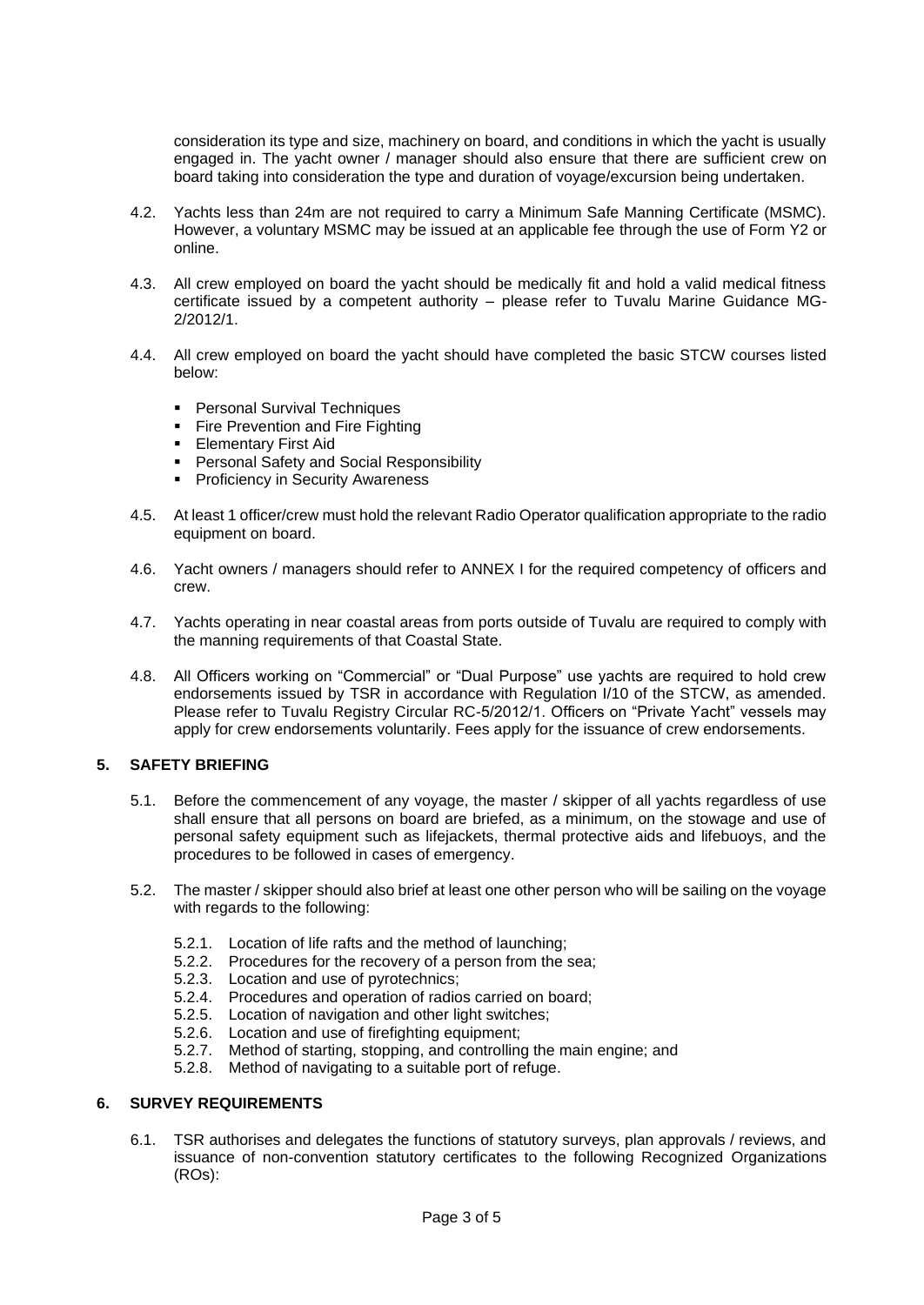- 6.1.1. American Bureau of Shipping (ABS)
- 6.1.2. Bureau Veritas (BV)
- 6.1.3. DNV-GL (DNV GL)
- 6.1.4. Indian Register of Shipping (IRS)
- 6.1.5. International Ship Classification (ISC)
- 6.1.6. Korean Register of Shipping (KRS)
- 6.1.7. Lloyd's Register (LR)
- 6.1.8. Nippon Kaiji Kyokai (NK)
- 6.1.9. Polish Register of Shipping (PRS)
- 6.1.10. Registro Italiano Navale (RINA)
- 6.1.11. Russian Maritime Register of Shipping (RS)
- 6.2. All yachts are required to comply with the TYC, as well as Safety Regulations for non-SOLAS vessels of more than 12 metres in length, as closely as practicable.

# **7. CERTIFICATES TO BE CARRIED ON BOARD**

| <b>Certificate</b>                                       | <b>Yacht Status</b> |                               |                  |
|----------------------------------------------------------|---------------------|-------------------------------|------------------|
|                                                          | <b>Private</b>      | <b>Commercial</b>             | <b>Issued By</b> |
| Certificate of Registry (Yacht)                          | All                 | All                           | TSR              |
| <b>Ship Radio Station Licence</b>                        | On request          | All                           | TSR              |
| Minimum Safe Manning Certificate                         | On application      | On application                | <b>TSR</b>       |
| <b>Tonnage Certificate</b>                               | Recommended         | Recommended                   | RO.              |
| <b>Safety Equipment Certificate</b>                      | All                 | All                           | <b>RO</b>        |
| International Sewage Pollution Prevention<br>Certificate | N/A                 | $>400$ GT or $>15$<br>Persons | <b>RO</b>        |
| P&I / H&M Insurance Cover                                | Recommended         | All                           | Insurance Co.    |